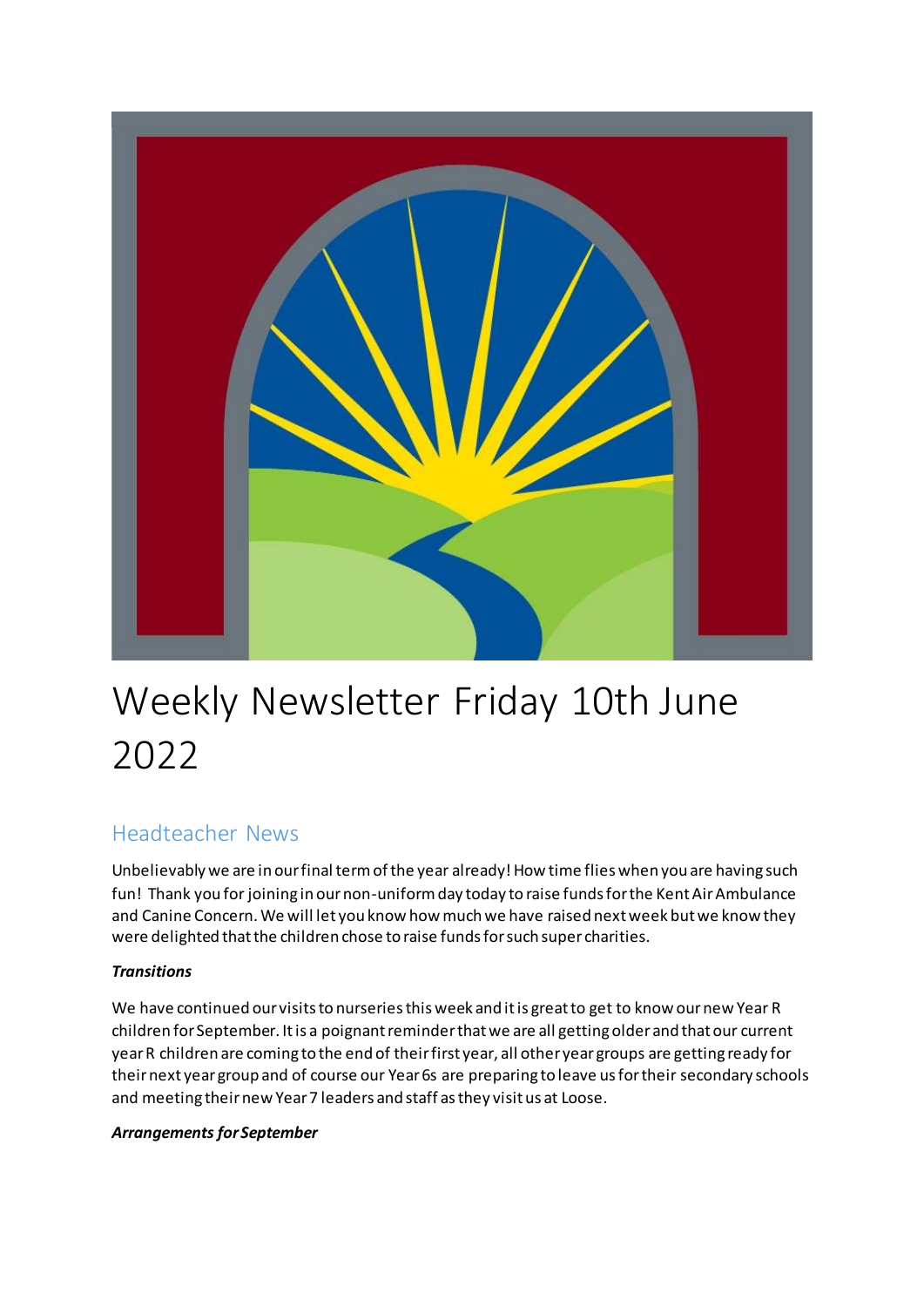We are sending out class arrangements now they are finalised. Teachers and teaching assistants all have time later this term to meet their new class and liaise with their current teacher, teaching assistants and SENCO so we can ensure there is a smooth handover for every child. New staff also visit in July so they are included in these meetings and feel at home at Loose, ready for September.

### *Staff training*

Staff on Monday were inspired with a Trust day to share our vision and values for the three schools and to share best practice and consider how to implement current research and ideas that we can use in the classroom. This is something we hold very dear to our hearts at Loose and in our partnership with Coxheath and St Katherine's so that the children get the very best deal in all of our schools.

### *Jubilee*

Huge thanks to you all for helping prepare costumes and a picnic on Wednesday and to Mrs Whittaker for organising the whole event. Children loved learning about the last 70 years with a decade focus per year group that included learning about history, music and dance of the decade. Every child was included and learnt so much about being part of making history too by celebrating the Platinum Jubilee.

Have a great weekend

Sarah Holman



# Assistant Headteacher News

Hello everyone, Mr Farley here this week.

It has been a busy start to the final term of the year with preparations for our Jubi lee celebration that then took place on Wednesday. Writing this on Thursday, today seems a fairly 'normal' day before returning to non-uniform again on Friday to support our Air Ambulance and Canine Concern charities. Our Jubilee celebrations were fantastic. A huge well done to all children who stood up with their year groups to sing and dance. Our EYFS Minions were particularly popular, unsurprisingly! Apologies if not all year groups' dances appeared on Twitter; it is a challenge taking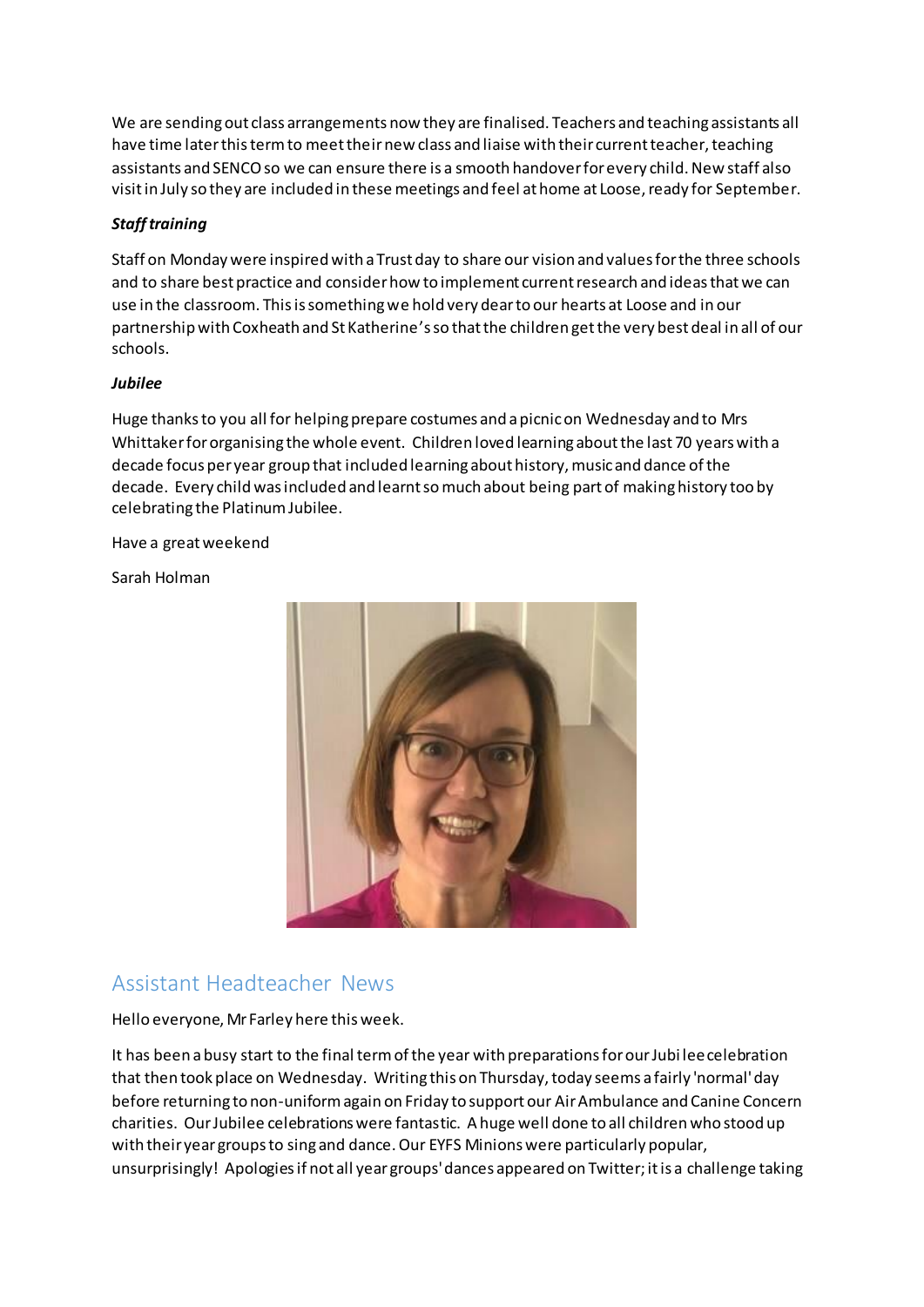photos en-mass whilst avoiding those children who are not allowed to appear on Twitter. Have a great weekend.



# Job Vacancies - General Support Staff & Caretaker

We are currently advertising on Kent Teach for General Support Staff. These are casual contracts covering support roles in the school. Should you be interested, or know anyone who may be interested, please find the link to the advert below.

[https://www.kent-teach.com/Recruitment/Vacancy/VacancyDetails.aspx?VacancyId=102299](https://www.kent-teach.com/Recruitment/Vacancy/VacancyDetails.aspx?VacancyId=102299GatesA)

We are also currently recruiting for a Caretaker post. Please see link below to Kent Teach advert if of interest to anyone.

<https://www.kent-teach.com/Recruitment/Vacancy/VacancyDetails.aspx?VacancyId=103179>

### Diary Dates

### *Term 6*

- 14 Jun PTA meeting, Chequers Pub 8pm
- 17 Jun Year 1 Trip to Rarebreed Centre
- 20 & 21 Jun Year R-2 Perform Drama workshops
- 21-24 Jun Year 6 residential trip to Wildchild
- 21 Jun Coral Class Assembly 9am Orchard Hall parents invited
- 22 Jun New Year R Parents Evening 6.30-7.45pm
- 23 Jun PTA Pop Up Uniform Shop more info to follow
- 28 Jun Jade Class Assembly 9am Orchard Hall parents invited
- 29 Jun Year 2 trip to Wingham Wildlife Centre
- 30 Jun Sports Day (11th July Reserve Date)
- 04 Jul PTA 'Headteacher for the day'
- 04 Jul Year 6 day out to Kent Police Open Day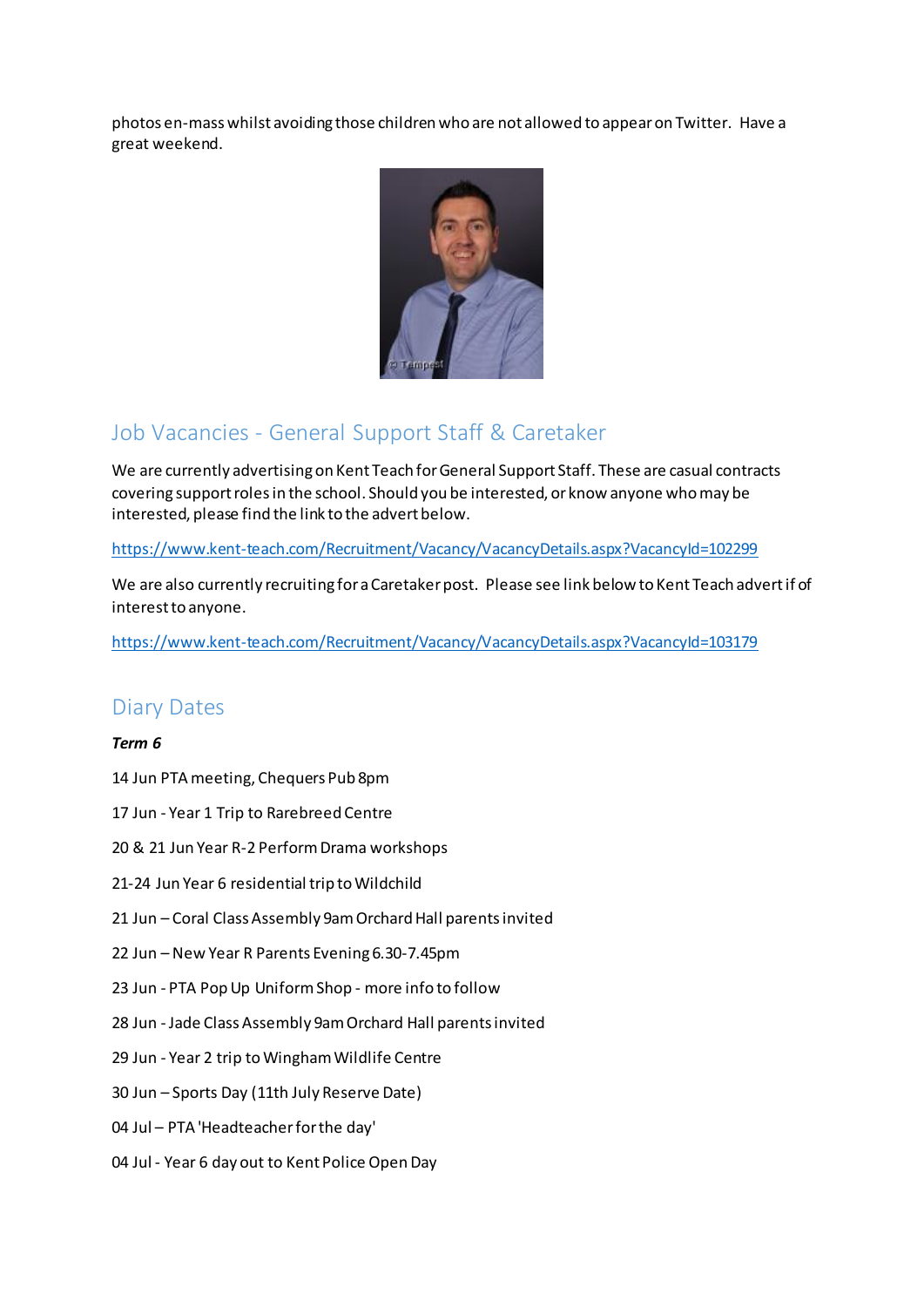- 05 Jul Amber Class Assembly 9am Orchard Hall parents invited
- 05 Jul PTA 'Deputy Headteacher for the day'
- 05 Jul Year 5 Trip to Kew Gardens
- 07Jul Year R-Year 5 'Meet the Teacher' sessions
- 08 Jul PTA 'Assistant Headteacher for the Day' (Mr Farley)
- 08 Jul Parent Council Meeting 2.30-3.15pm School Staff Room
- 11 Jul End of Year Reports home to parents
- 11 Jul Reserve Sports Day
- 12 Jul Year 6 production to parents Orchard Hall 2 pm & 7pm
- 13 Jul Year 6 production to parents Orchard Hall 2pm & 7pm
- 14 Jul Andy Davis guitar group performance
- 14 Jul PTA meeting
- 15 Jul Non school uniform day more info to follow
- 15 Jul Open Afternoon from 2pm (children can be signed out from 2pm)
- 18 Jul Year 6 Fun Day
- 19 Jul PTA 'Assistant Headteacher for the day' (Mr Hogwood)
- 19 Jul Year 6 & Year R Buddy Picnic
- 20 Jul Year 6 Leavers' Lunch & Party
- 21 Jul Year 6 Leaver's Assembly parents invited
- 21 Jul Last day of term



Learner of the Week

Pearl - Neil A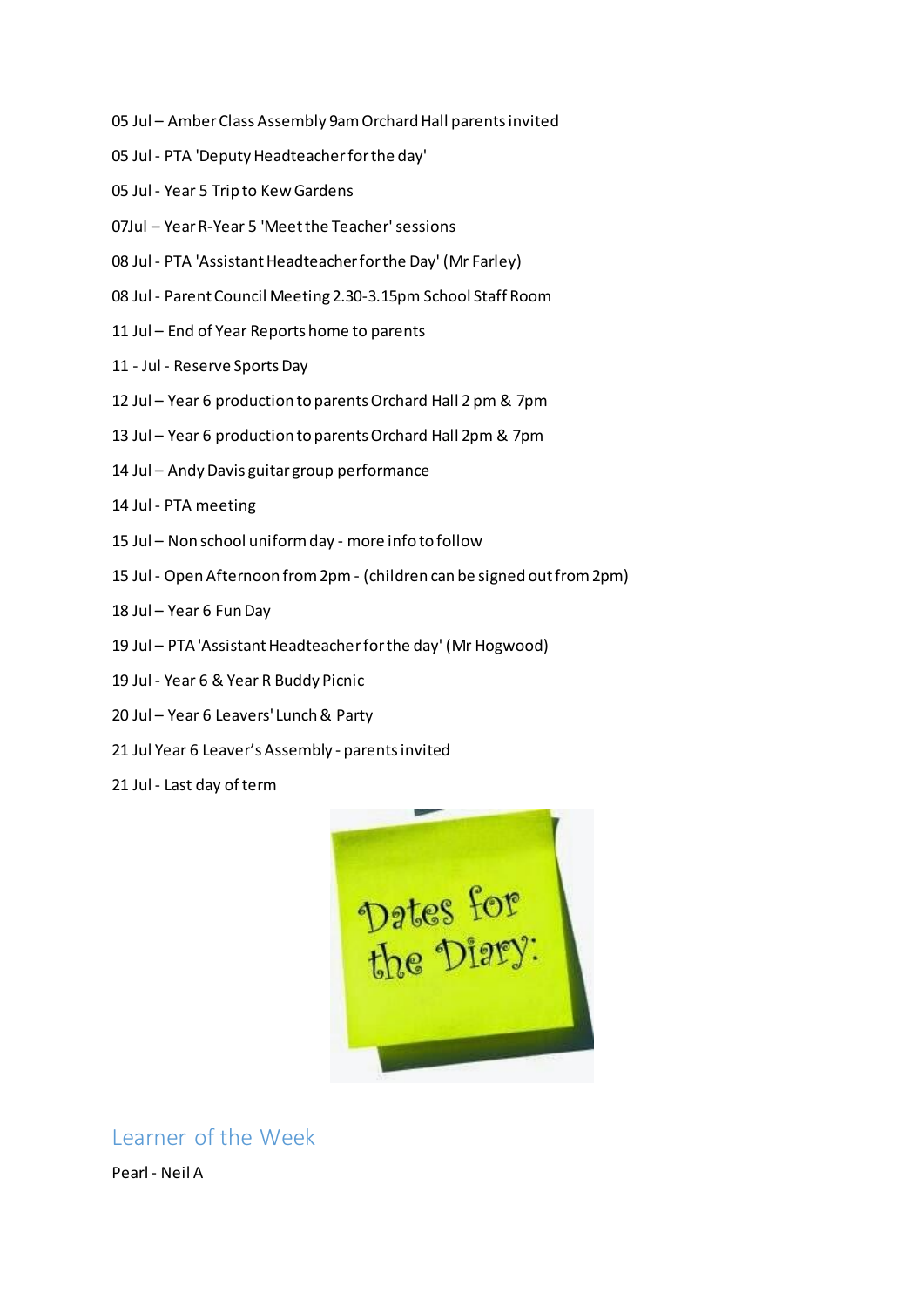Opal - Daisy V & Ella S

Crystal - Florence L

Diamond - Hollie H & Julian S

Sapphire - Abigail C

Moonstone - Daisy W

Tanzanite - Zara E & Alex K

Aquamarine - Aveyah C & Willow P

Turquoise - Arabella M

Coral - Matthew I

Amber - Lottie B & Jasper H

Jade - Isaac C

Emerald - Lenny F

Onyx - Albie M

Ruby - Caius A

Topaz - Emily J

- Sunstone Maya J
- Amethyst Rebecca S/Y

Peridot - Theo E

Zultanite -Owen L

Quartz - Peggy D & Emilia D

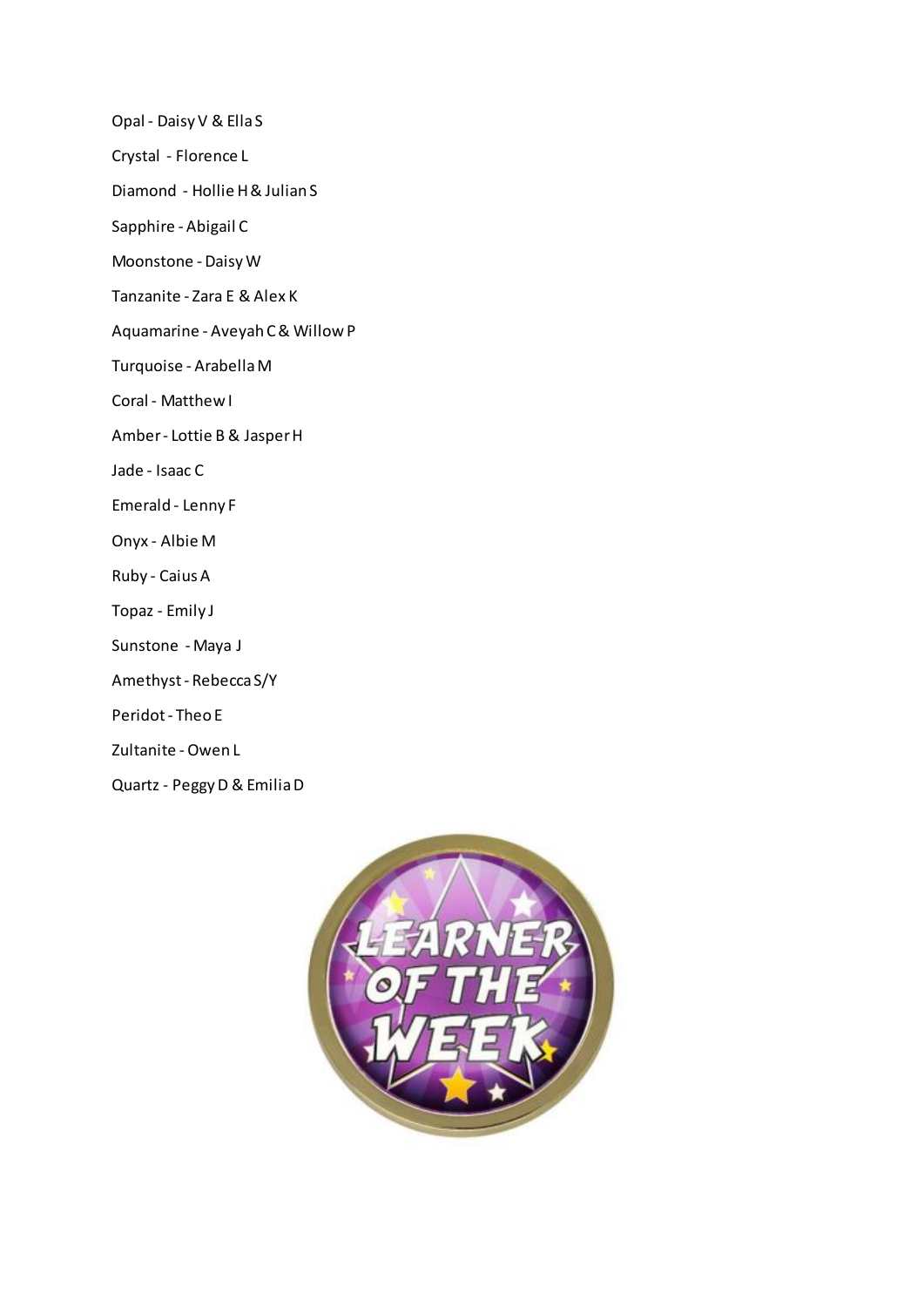# PTA Events & Dates

### **Jubilee Winners**

Congratulations to Jacob W (Jade) who guessed closest to the number of sweets in the jar. Also congratulations to Evie W (Aquamarine) who correctly chose 'Bailey' and Scarlett S (Amber) who chose 'Biscuit' and won the corgi toys. Thank you to all those who took part this event as it raised approx. £550 towards funds for the school.

### **Donuts for Dads and Lads**

On Friday 17th June we have a Krispy Kreme event to treat the Dads and Lads in your life. You can pre-order a box of 12 for only £10. Please email your order to [PTApayments@yahoo.com](mailto:PTApayments@yahoo.com)by Thursday 16th midday and await confirmation before you pay. Limited pre-order numbers available.

Individual donuts will be available to purchase for £1 each on Friday 17th after school on the playground.

Once they're gone, they're gone!

#### **PTA June Meeting**

You are all invited and welcome to join our next meeting on **Tuesday 14th June, 8pm** at the Chequers pub, Loose village. Come to listen, find out more, chip in or add ideas etc. We would love to see you there.

### **Loose Primary School Running Club**

Community run next date - Sunday 12th June 2022, £1 to join in, 5km distance but can go longer or shorter! All abilities welcome. Meet at the Anglesey Avenue bus stop, 8am or 9am outside school.

#### **Save the Date**

Late Summer Festival, Saturday 17th September-more details to follow.



# Community News

#### *Andrew Parry Music - Summer Rock Schools 2022*

I am pleased to announce that Andrew Parry Music - Summer Rock School is back this summer!! After two summers away, we are so looking forward to getting together and making music. We always say it is the highlight of our teaching year so we're so keen to bring it back bigger and better than ever!

We are running courses at 3 different locations this summer, details as follows: